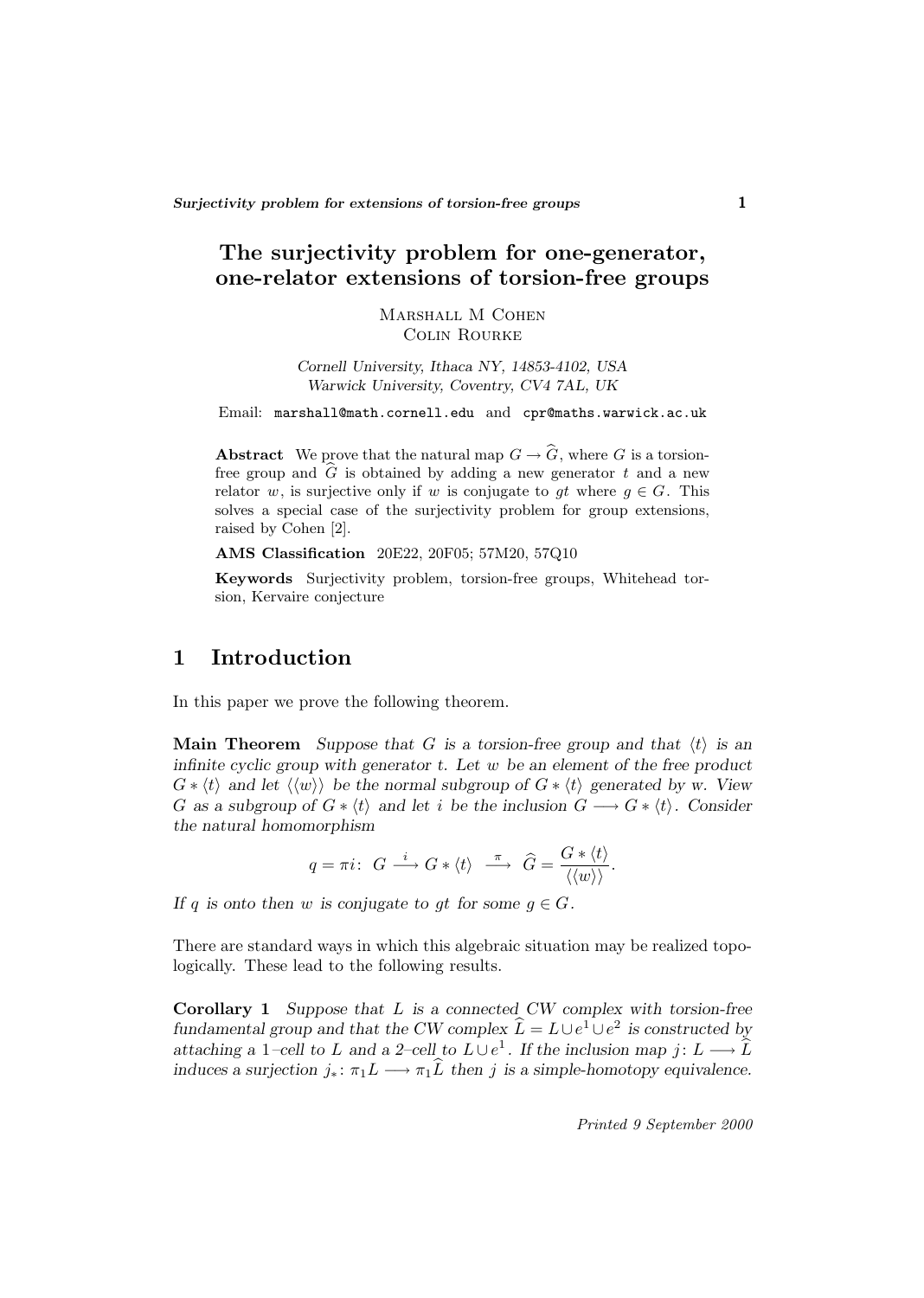**Proof** This follows from elementary facts about the invariance of Whitehead torsion under homotopy of attaching maps [1; Section 5] and the fact that if  $\widehat{L} = L \cup e^1 \cup e^2$ , where  $e^1$  is a circle and  $e^2$  is a 2-cell attached by a word gt, then  $e^1$  is a free face of  $\widehat{L}$  and  $\widehat{L}$  collapses to L by an elementary collapse.  $\Box$ 

**Corollary 2** *Suppose that* M *is a connected* n*–manifold with torsion free* fundamental group and that  $(W, M, M')$  is an h–cobordism with exactly one *handle of index one and one handle of index two and no other handles (or dually with exactly one*  $n$ *–handle and one*  $(n-1)$ *–handle). Then*  $(W, M, M')$  *is an s–cobordism.*

**Proof** This is a consequence of the fact that a k-handle  $D^k \times D^{n+1-k}$  collapses to its core union its attaching tube,  $D^k \times \{0\} \cup \partial D^k \times D^{n+1-k}$ , see eg [10; Chapter 6]. So the CW theory applies to the handlebody theory.  $\square$ 

#### **Background**

The surjectivity problem for group extensions and the question of which Whitehead torsions can be realized were formulated by Cohen [2] and Metzler [6]; for more details on these problems and the relevance of our results, see Section 5.

It will be useful to note from the outset that the conclusion of the main theorem may be restated according to the following lemma.

**Lemma 1** *If*  $G \subset G * \langle t \rangle \stackrel{\pi}{\longrightarrow} G * \langle t \rangle / \langle \langle W \rangle \rangle$  where W is a set of words in  $G * \langle t \rangle$  then  $q = \pi | G$  is onto  $\iff$  gt lies in the kernel of  $\pi$  for some  $g \in G$ .

**Proof** q is onto  $\iff [\pi(t) \in \pi(G)] \iff [\pi(t) = \pi(g^{-1})$  for some  $g \in$  $G \iff [\pi(gt) = 1] \iff [gt \in \text{kernel}(\pi) \text{ for some } g \in G].$  $\Box$ 

Any element  $w \in G * \langle t \rangle$  has a unique expression as a *reduced word*,  $w =$  $g_0t^{q_1}g_1t^{q_2}\dots g_{n-1}t^{q_n}g_n$ , where  $g_i\in G$  are non-trivial for  $0 and  $q_i$  are$ non-zero integers for each i. The word w is *cyclically reduced* if further  $g_n = 1$ and if  $n > 1$  then  $g_0 \neq 1$ . Up to cyclic permutation there is a unique cyclically reduced word in the conjugacy class of  $w$ , see eg [3, Proposition 3.9]. Since G depends only the conjugacy class of  $w$ , there is no loss in assuming that  $w$ is cyclically reduced and we shall do so without comment from now on. We call  $\Sigma_{i=1}^n q_i$  the exponent sum of t in w, denoted ex(w). The unreduced word  $t^{q_1}t^{q_2} \dots t^{q_n}$  is called the t-shape of w and, thinking of  $w = 1$  as an equation over  $G$ , we call the elements  $g_i$  the *coefficients* of  $w$ .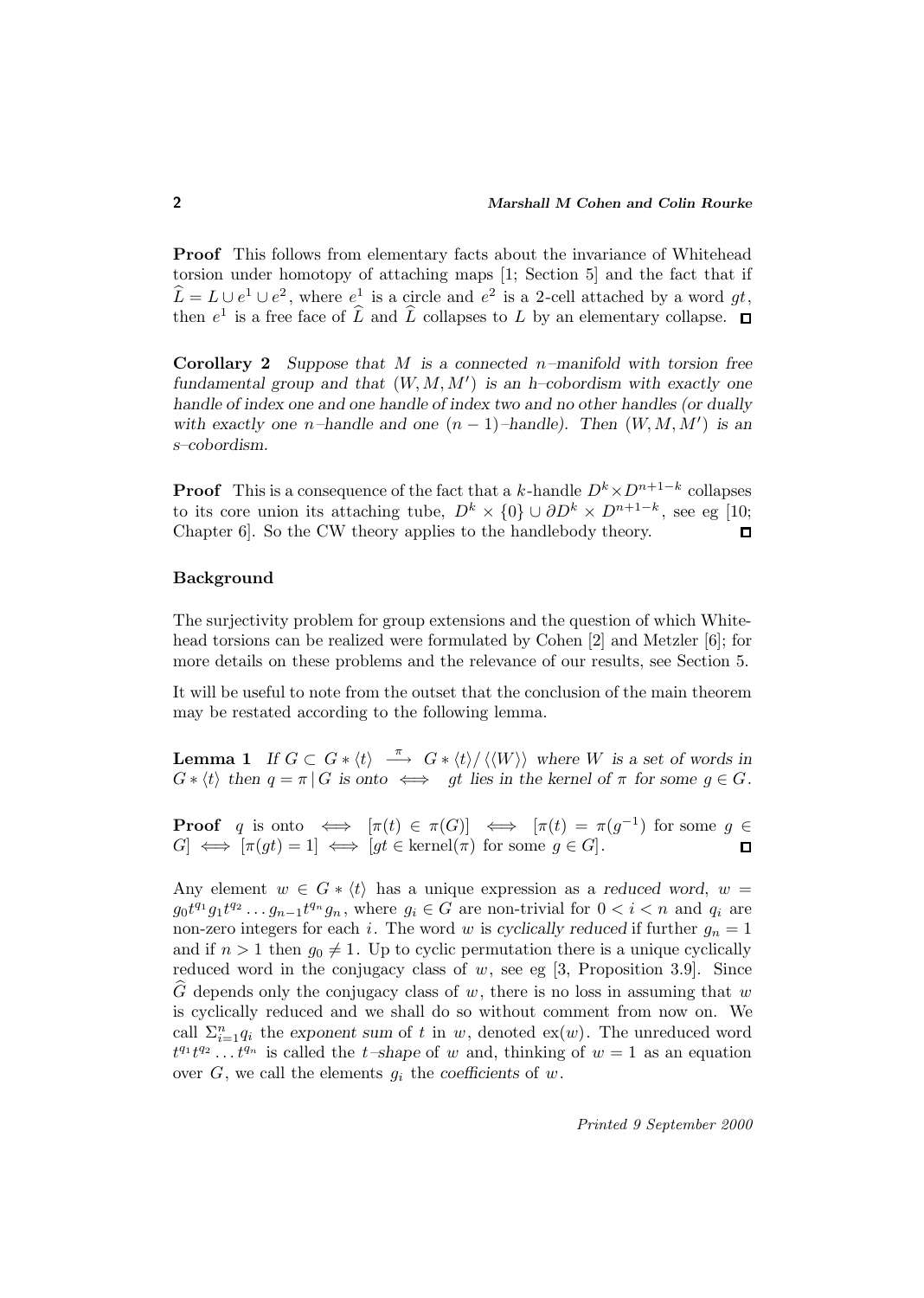It is easy to see that if  $q: G \longrightarrow \widehat{G}$  is surjective then  $ex(w) = \pm 1$ , since otherwise the abelianization of  $\hat{G}/(q(G) = 1)$  will be non-trivial. So, replacing w by  $w^{-1}$  if necessary, we may assume in our discussion that  $ex(w) = 1$ . Under this hypothesis Klyachko [8], in 1993, gave a brilliant argument to prove the following theorem, which implies the Kervaire conjecture [7] in the case where G is torsion-free.

**Theorem** (Klyachko) *If* G is a torsion-free group and  $w \in G * \langle t \rangle$  with  $ex(w) = 1$  then the natural homomorphism  $q: G \longrightarrow \widehat{G} = \frac{G*(t)}{\langle \langle w \rangle \rangle}$  is injective.

An exposition (and extension) of Klyachko's theorem was given by Fenn and Rourke [4] in 1996. To prove our theorem we will use Klyachko's result and his method, following closely the exposition in [4]. We will quote some definitions and results from [4] and give those proofs in detail for which the arguments differ and for which (proving the contrapositive) the hypothesis is used that  $w$ is not conjugate to gt for any  $g \in G$ .

### **Outline of the paper**

In Section 2 we consider a group  $\Gamma$  in a slightly more general situation than G above. We assume (contrary to our Main Theorem) that  $w$  is not conjugate to gt for any  $g \in \Gamma$  but that some gt is in the kernel of  $\Gamma * \langle t \rangle \longrightarrow \Gamma$ . We show how to construct a certain non-trivial CW subdivision of the 2–sphere, with edges labelled  $t^{\pm 1}$  and all but one corner labelled by an element of  $\Gamma$ .

In Section 3 we prove our main theorem in a special case: We denote  $q^t = t^{-1}qt$ . If w has the form  $w = b_0 a_0^t b_1 a_1^t \dots b_r a_r^t c_t$ , where the  $a_i, b_i$  and c are all elements of G and  $b_0a_0^t b_1a_1^t \ldots b_ra_r^t c \notin G$  then  $q: G \longrightarrow \widehat{G}$  is not onto.

In Section 4, we complete the proof of the main theorem. We use an algebraic trick to parlay the result of Section 4 into a proof that, in general, if  $ex(w)=1$ and w is not conjugate to gt for any  $g \in G$  then  $q: G \longrightarrow \widehat{G}$  is not onto.

In Section 5 we briefly discuss the general surjectivity problem, in which  $n$ generators and  $n$  relators are added to a group  $G$ . We give a bit of history and comment on the relevance of our result for  $n = 1$  to the general problem.

Finally, in Section 6 we give an extension of our result and ask a question.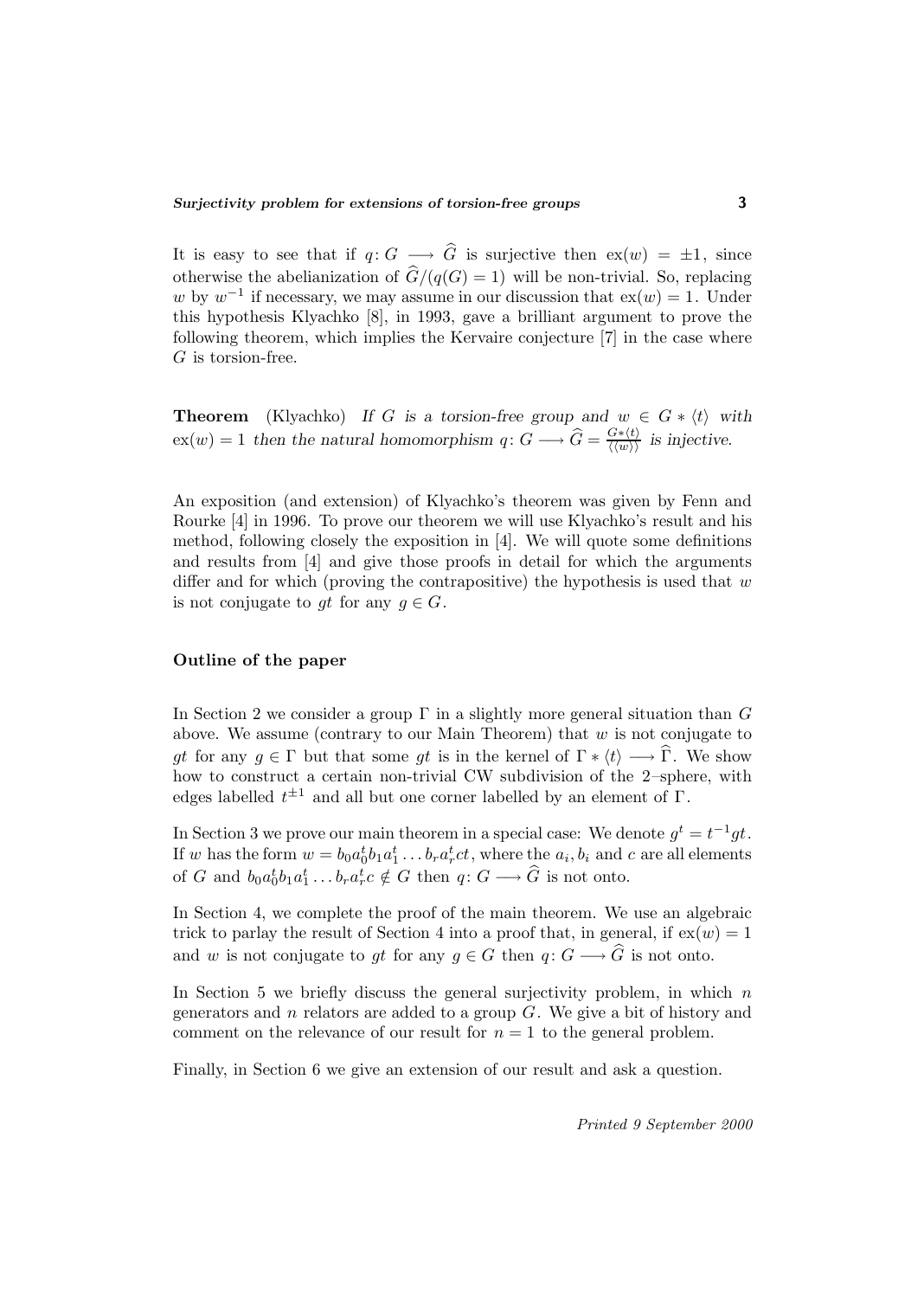## **2 The cell subdivision lemma**

In this section we prove the cell subdivision lemma (below) which is modelled on [4; Lemma 3.2].

The lemma uses the idea of a *corner* of a 2–cell in a cell subdivision K of the 2– sphere. This can be regarded as the (oriented) angle formed by the two adjacent edges meeting at a vertex (0–cell) in the boundary of the 2–cell. If all the corners of a 2–cell are labelled by elements of a group, then a word can be read around the 2–cell boundary by composing these elements either unchanged or inverted according as the orientation of the corner agrees or dissagrees with that of the 2–cell boundary. Similarly if all the corners at a vertex are labelled then a word can be read around that vertex. We shall always orient corners clockwise, thus if the above words are read clockwise for vertices and anticlockwise for 2–cells, then no inversion is necessary. See figure 1 for an example: the word read around the boundary is *abc*; after insertion of t or  $t^{-1}$  at the arrows (see part (e) of the lemma below) it reads  $tat^{-1}bt^{-1}c$ .



Figure 1: Reading the boundary of a 2–cell:  $tat^{-1}bt^{-1}c$ 

Let H be a subgroup of a group  $\Gamma$  and let  $g \in \Gamma$ . We say that g is free relative *to* H if the subgroup  $\langle q, H \rangle$  of  $\Gamma$  generated by q and H is naturally the free product  $\langle g \rangle * H$  of an infinite cyclic group  $\langle g \rangle$  with H. (Note in particular that g has infinite order.)

If g, h are elements of a group let  $g^h$  denote  $h^{-1}gh$ .

In this section and the next, we shall consider the following working hypotheses:

### **Working hypotheses**

*Suppose that* H *and* H<sup>0</sup> *are two isomorphic subgroups of a group* Γ *under the isomorphism*  $h \to h^{\phi}$ ,  $h \in H$ *. Suppose that for each i,*  $a_i, b_i$  *are elements of* Γ such that  $a_i$  is free relative to H and  $b_i$  is free relative to H'. Let c be an *arbitary element of* Γ*.*

Let  $w_0$  be the word

 $b_0a_0^tb_1a_1^tb_2a_2^t\cdots b_ra_r^tct$ 

*in*  $\Gamma * \langle t \rangle$ *, where*  $r \geq 0$ *, and and let*  $W \subset \Gamma * \langle t \rangle$  *be the set of words*  $\{w_0, h^t(h^{\phi})^{-1} \mid h \in H\}$ . Let  $\langle \langle W \rangle \rangle$  be the normal closure of W in  $\Gamma * \langle t \rangle$ *and let*  $\widehat{\Gamma}$  *denote*  $(\Gamma * \langle t \rangle) / \langle \langle W \rangle \rangle$ .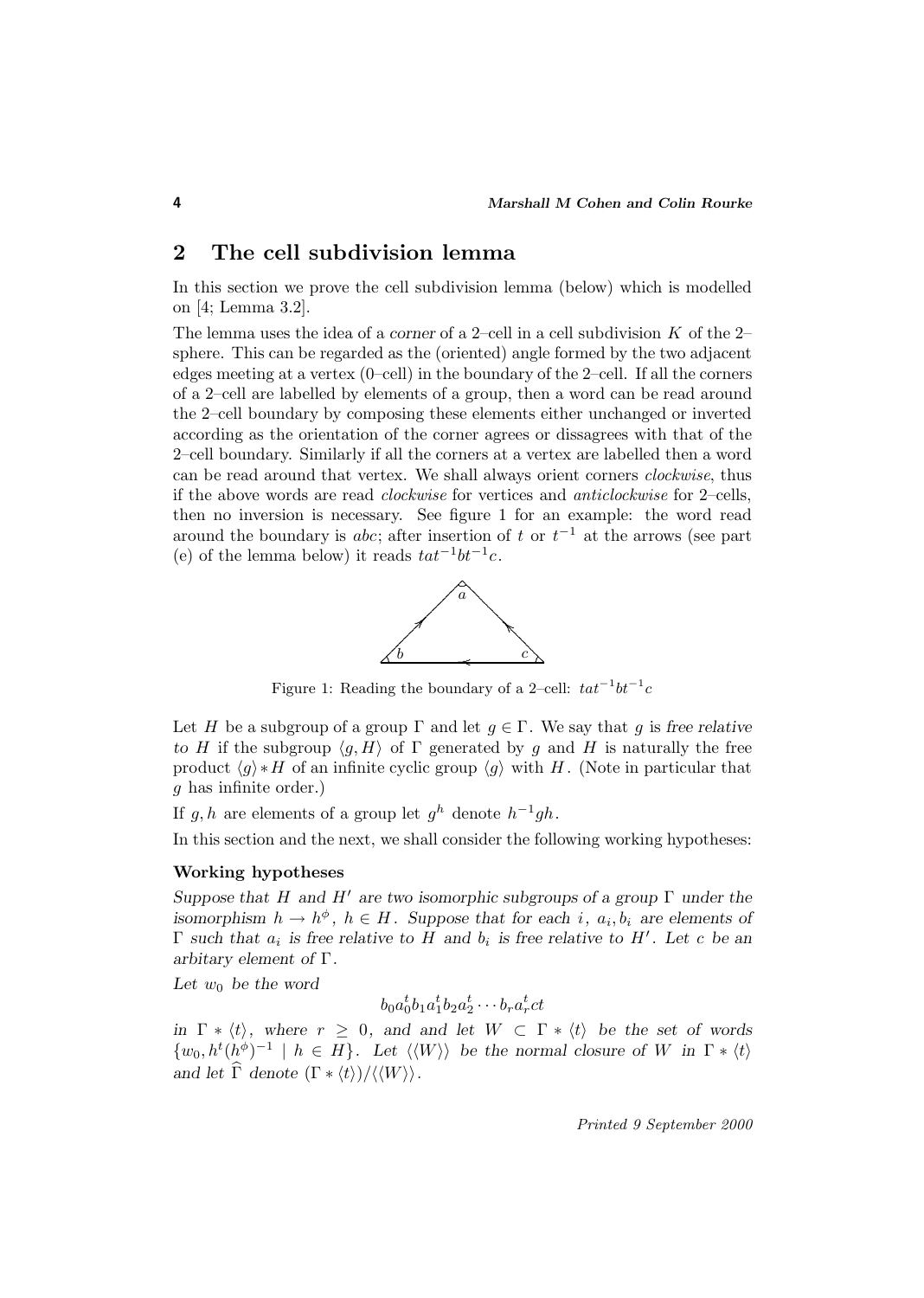#### **Cell subdivision lemma**

*Assume the working hypotheses, above. Suppose that, for some*  $g \in \Gamma$ *, gt is in the kernel of the natural map*  $\Gamma * \langle t \rangle \rightarrow \Gamma$ *.* 

*Then there is a cell subdivision* K *of the 2–sphere such that*

- (a) *the edges (1–cells) of* K *are oriented,*
- (b) *the corners (all oriented clockwise) are labelled by coefficients of elements* w or  $w^{-1}$  for  $w \in W$ , with the exception of one particular corner at one  $particular vertex v<sub>0</sub> which is unlabeled,$
- (c) the clockwise product of the corner labelling around any vertex is  $1 \in \Gamma$ *except for*  $v_0$  *where it is undefined,*
- (d) there is one special 2–cell  $e_{\infty}^2$  which contains the unlabelled corner and has boundary a single edge and the single vertex  $v_0$ ,
- (e) with the exception of  $e_{\infty}^2$ , the corner labels of any 2–cell (in anticlockwise *order)* are the coefficients of w or  $w^{-1}$  for some  $w \in W$  (up to cyclic *rotation) with the property that, if on passing from one corner to an adjacent corner the element* t or  $t^{-1}$  *is inserted according to whether the intervening edge is oriented in the same or opposite direction (see figure 1), then the whole of w or w<sup>-1</sup> is recovered,*
- (f) *the cell decomposition is irreducible in the following senses:* type (1) *there do not exist two 2–cells with an edge in common (necessarily read as* t *in one and*  $t^{-1}$  *in the other) such that, starting with one vertex of this edge, the words read in these 2–cells are inverses of each other,*

type (2) *there does not exist a chain of 2–gons with common vertices* a, b *such that the product of the corner labels in the chain at* a *(or, equivalently, at b*) *is*  $1 \in \Gamma$ *,* 

(g) *the cell subdivision is non-degenerate in that there exist at least two vertices and at least three 2-cells; in particular there is a cell*  $e_1^2 \neq e_\infty^2$ *whose boundary contains*  $\partial e_{\infty}^2$  *as a proper subset (see figure 5).* 

**Proof** The proof uses transversality as in the proofs of [4; Lemmas 3.1 and 3.2].

Choose a 2–complex L with  $\pi_1(L) = \Gamma$  and form the 2–complex  $\widehat{L}$  with  $\pi_1(\widehat{L}) =$  $\widehat{\Gamma}$  by attaching a 1–cell  $\gamma$  to the base point  $*$  of L (corresponding to t) and a 2–cell  $\sigma_w$  with attaching map determined by w for each  $w \in W$ .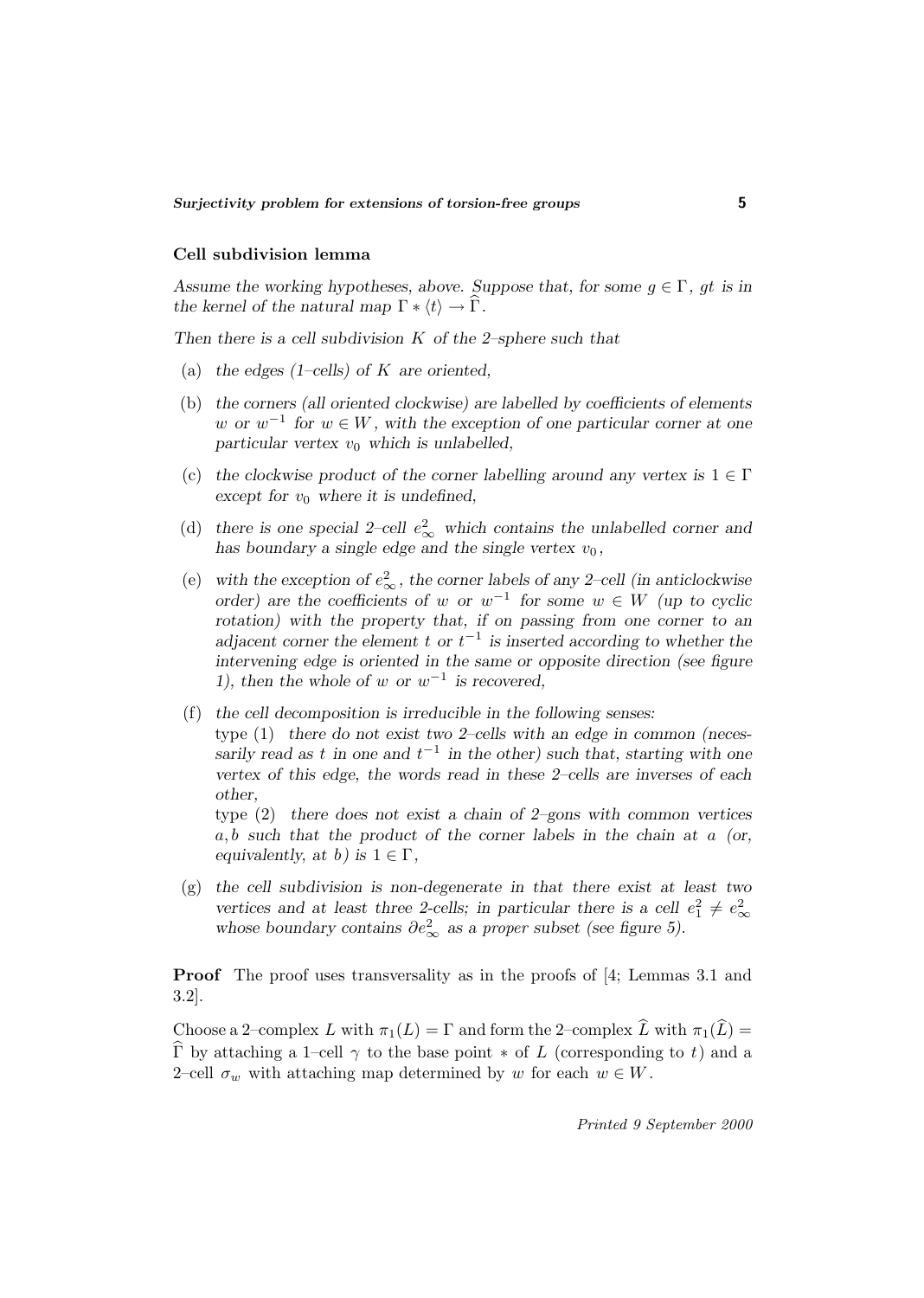Since gt is trivial in  $\pi_1(\widehat{L})$  there is a map of a 2–disc  $f : D^2 \to \widehat{L}$  whose boundary maps to  $L\cup \gamma$  and which represents  $gt \in \pi_1(L\cup \gamma)=\Gamma * \langle t \rangle$ . Make f transverse to the centres of the 2–cells  $\sigma_w$ . It follows that the inverse images of small neighbourhoods of these centres is a collection of disjoint discs  $D_1, \ldots, D_m$ in the interior of  $D^2$ . By a radial expansion of f on these discs we may assume that their image is the whole of one of the  $\sigma_w$ . It follows that the punctured disc  $P = \text{closure}(D^2 - (D_1 \cup \cdots \cup D_m))$  is mapped by f to  $L \cup \gamma$ . Let p be the centre of  $\gamma$ . Make  $f|P$  transverse to p. Then  $f^{-1}p$  is a 1–manifold Z properly embedded in P. By a radial expansion along  $\gamma$  we can assume that Z has a neighbourhood  $N$  which is a normal  $I$ -bundle, where each fibre is mapped by f to  $\gamma$  and closure( $P - N$ ) is mapped by f to L.

We now simplify the subset  $\mathcal{H}_f = D_1 \cup \cdots \cup D_m \cup N$  of  $D^2$  as follows. Suppose N contains an annulus component  $A$  in the interior of P. Let  $D'$  denote the interior disc of  $D^2$  which bounds the interior boundary component of the annulus. Then  $D'' = D' \cup A$  is a sub disc of  $D^2$  whose boundary is mapped to \* by f. We can then redefine f so that  $f(D'') = *$  leaving f unchanged outside  $D''$ .

At this point  $\mathcal{H}_f$  can be regarded as a collection of 0–handles (the  $D_i$ ) and 1–handles (the components of N) attached to the 0–handles and to  $\partial D^2$  (in fact there is precisely one 1-handle attached to  $\partial D^2$  by one end) see figure 2.



Figure 2: A view of  $\mathcal{H}_f$ 

We now prove that we may assume that  $\mathcal{H}_f$  is connected. Suppose not. Choose an innermost component C. Draw a simple loop  $\alpha$  around C separating it from the rest of  $\mathcal{H}_f$ . Up to conjugacy  $\alpha$  represents an element of  $\pi_1(L) = \Gamma$  which is trivial in  $\pi_1(\widehat{L}) = \widehat{\Gamma}$ . But Klyachko proves that  $\Gamma$  injects in  $\widehat{\Gamma}$  (this is the precise content of [4; Theorem 4.1, page 62]) and hence we may redefine  $f$  so that the inside of  $\alpha$  is mapped to L, which simplifies  $\mathcal{H}_f$ .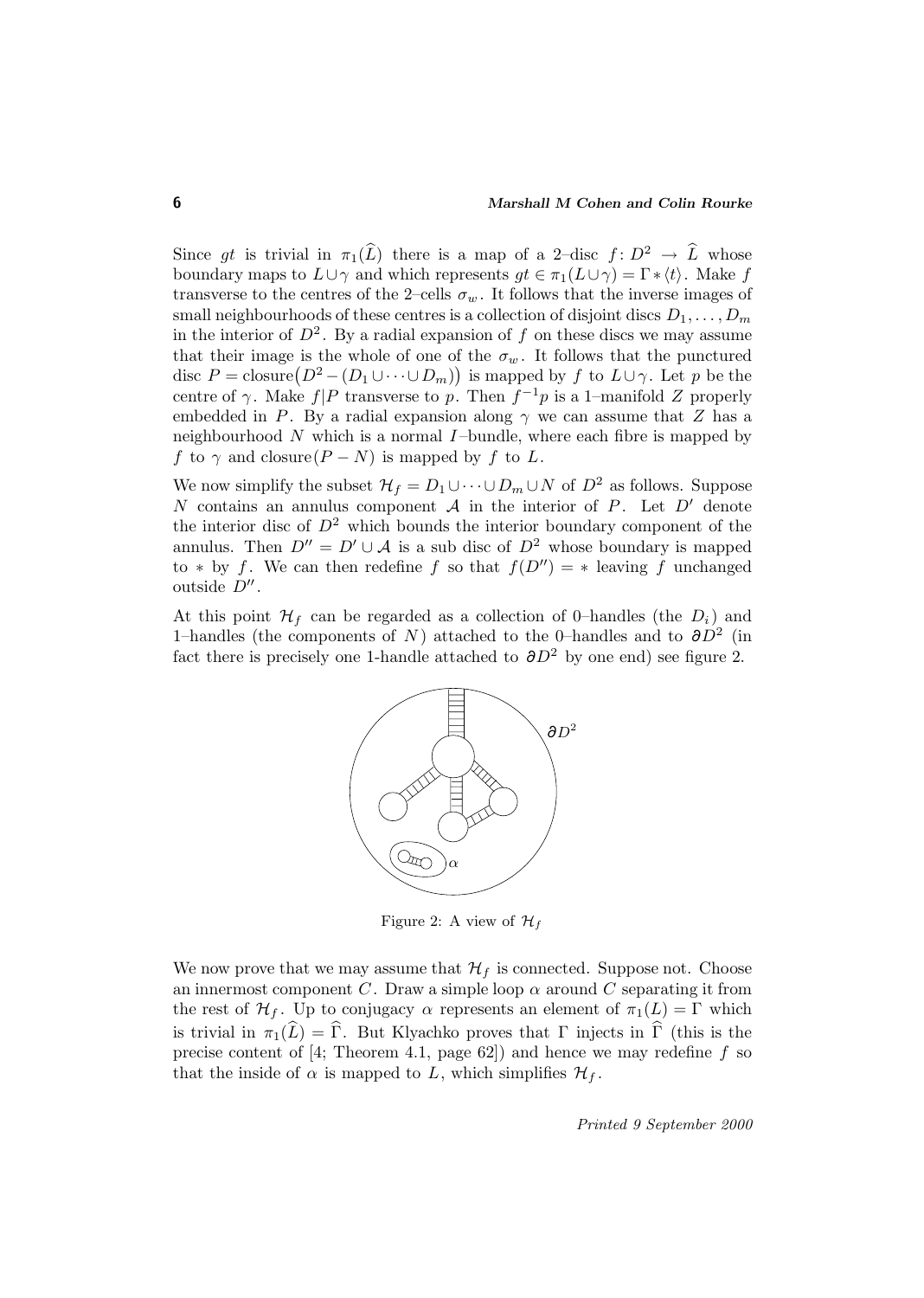Note that the 0–handles can be labelled by elements w or  $w^{-1}$  for  $w \in W$ according to the corresponding 2–cell of  $\widehat{L}$  and orientation. We say that  $\mathcal{H}_f$ is *type (1) reducible* if there is a pair of 0–handles labelled by w and  $w^{-1}$ (the same  $w$ ) and joined by a 1-handle which represents the same occurrence of t (respectively  $t^{-1}$ ) in each word. In this situation we can again simplify  $\mathcal{H}_f$  without changing  $f|\partial D^2$  by redefining f near these 0–handles and joining 1–handle (see figure 3).



Figure 3: Type (1) reduction of  $\mathcal{H}_f$ 

We say that  $\mathcal{H}_f$  is *type (2) reducible* if there is a chain of 0–handles (each having two 1–handles attached to it) labelled by words  $h_i^t(h_i^{\phi})^{-1}$ ,  $i = 1, 2, ..., q$ with  $h_1h_2 \ldots h_q = 1$  in  $\Gamma$  (figure 4).



Figure 4: Type (2) reduction of  $\mathcal{H}_f$ 

If the chain forms a loop, the handlebody is not connected and this chain and everything inside it may be eliminated as indicated earlier. Otherwise, the curve  $\alpha$  indicated in figure 4 maps to  $tt^{-1}$  in  $\Gamma*\langle t\rangle$  and there is another simplification given by omitting this chain of 0–handles and redefining f inside  $\alpha$  using the null-homotopy of  $tt^{-1}$  in  $L \cup \gamma$ . After these simplifications there may now be more simplifications of the first two types which can be performed. Repeat all four until no more are possible, Thus we can assume that  $\mathcal{H}_f$  is connected and irreducible.

We now extend  $\mathcal{H}_f$  to a handle decomposition H of  $S^2 \supset D^2$  by letting the outside of  $D^2$  be one 0–handle (denoted  $h^2_{\infty}$ ) and the regions of  $D^2 - \mathcal{H}_f$  be the 2–handles.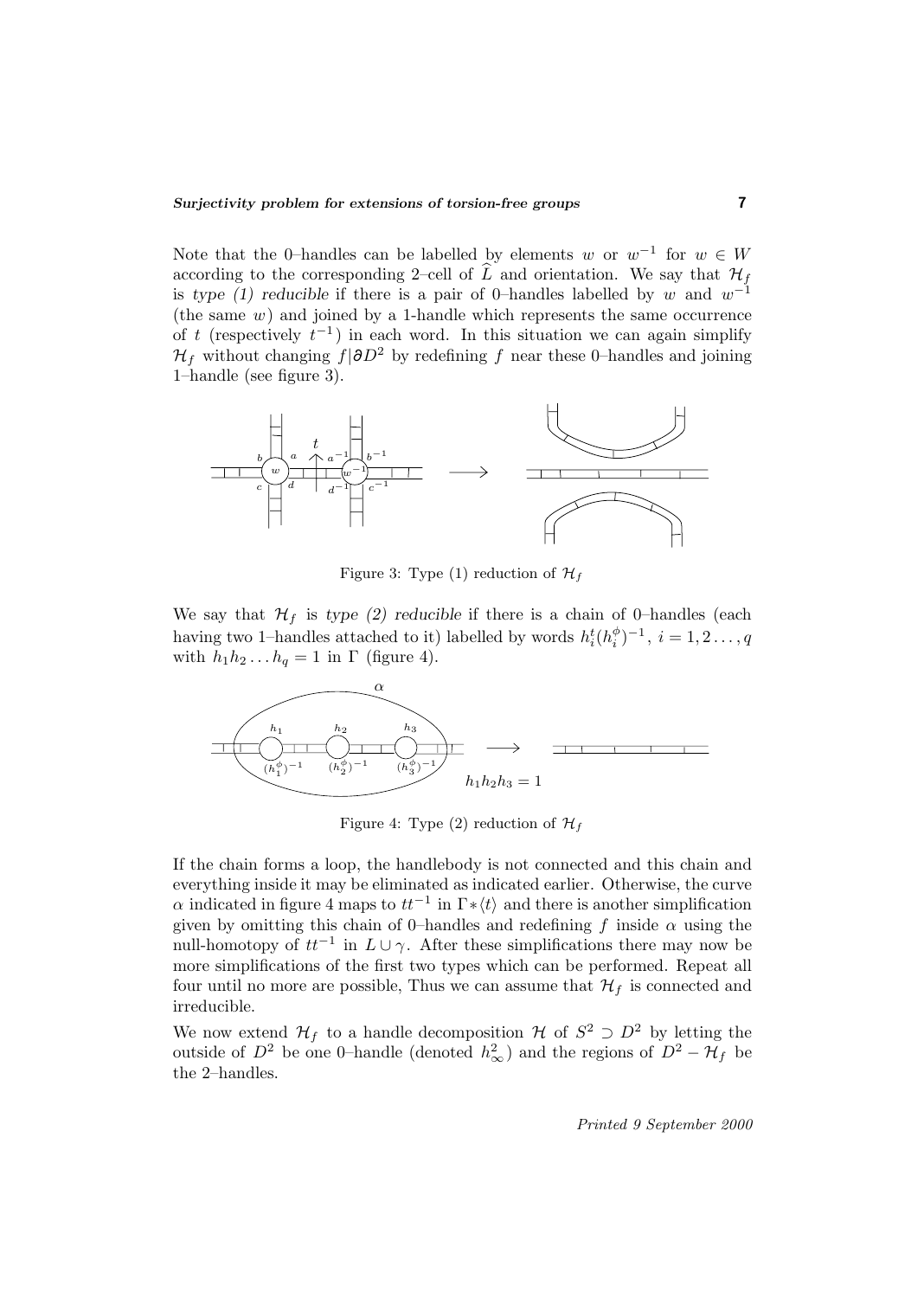The required 2–complex K is the dual complex to  $\mathcal H$  obtained by putting a vertex inside each 2–handle and joining by an edge across each 1–handle. The outside 2–cell is  $e_{\infty}^2$  (containing  $h_{\infty}^2$ ) and has boundary containing a single vertex  $v_0$ . Corners of 2–cells other than this corner are labelled by the coefficient of the word w or  $w^{-1}$  labelling the 0–handle inside the 2–cell opposite the corner. See figure 5.



Figure 5: The cell complex  $K$  (shown dashed)

The required properties of  $K$  all follow from the construction: 1–cells are oriented by the orientations of the I-bundles (1-handles) that they cross and properties (a) to (e) follow at once (the word read around the boundary of a 2-cell is the label on the contained 0–handle). Property (f) follows from the irreducibility of  $\mathcal{H}_f$ .

Finally, property (g) uses the hypothesis that  $r \geq 0$  (ie, that  $w_0$  is not conjugate to gt for any  $g \in \Gamma$ ). In order that every 1-handle of H have each end on some  $\partial D_i^2$ , except that one of them has one end on  $\partial D^2$ , at least one of the 0-handles  $D_i^2$  must be a  $w_0$  or  $w_0^{-1}$  handle. Because  $r \geq 0$ , this handle must have at least three 1-handles emanating from it. Thus there have to be at least two 0-handles inside  $D^2$ , so that K has at least three 2-cells. Since the handlebody closes up,  $D^2 - H_f$  must have at least two components, resulting in at least two vertices in K.  $\Box$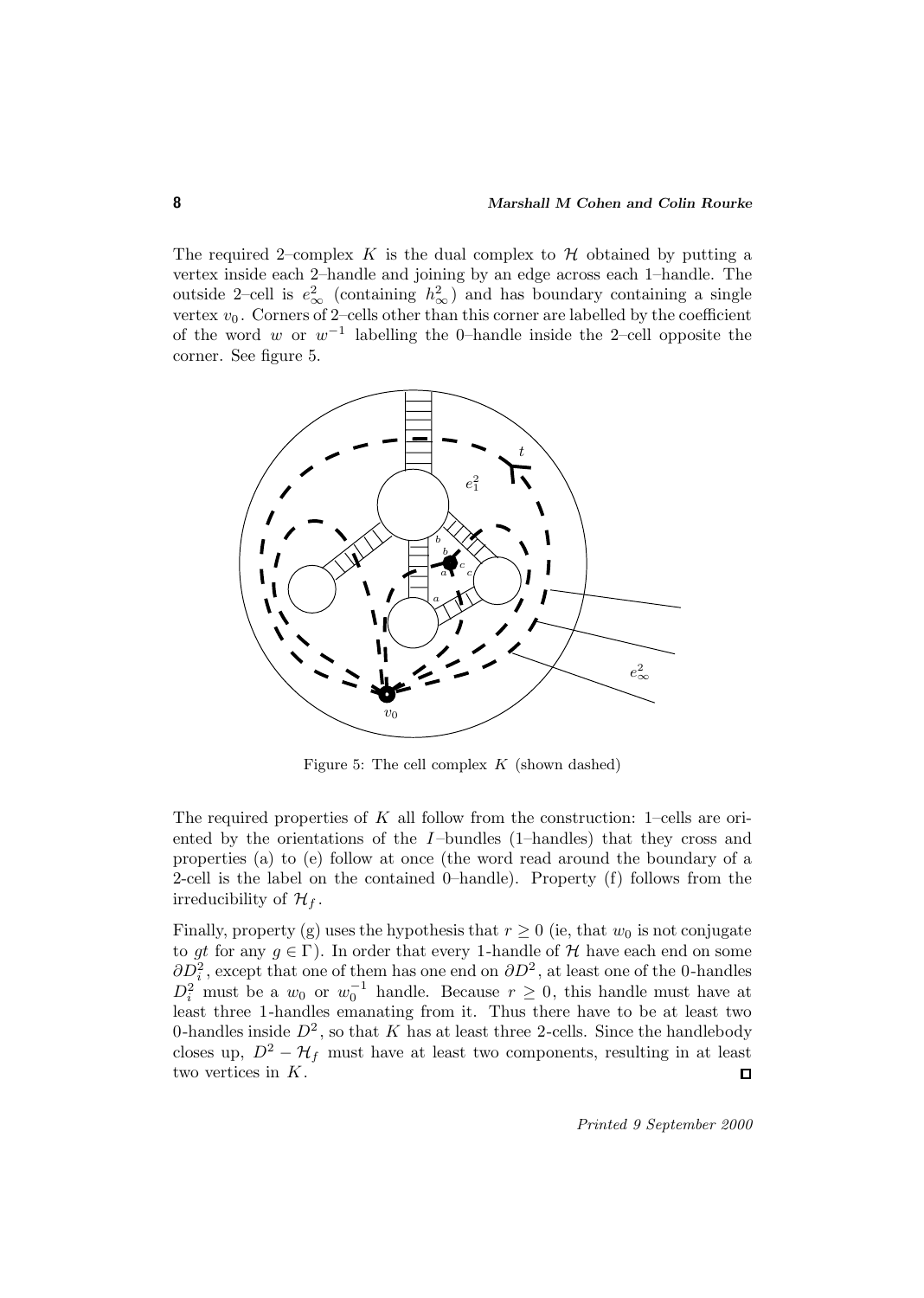## **3 The key technical theorem**

In this section we prove the following result whose proof is modeled on that of [4; Theorem 4.1]. We show that the hypotheses of the cell subdivision lemma are self-contradictory.

### **Key Technical Theorem**

*Assume the working hypotheses. Then* gt *is never in the kernel of the natural map*  $\Gamma * \langle t \rangle \to \widehat{\Gamma}$  *for any*  $q \in \Gamma$ *.* 

**Remark** Assuming this theorem, note that by Lemma 1 in the Introduction,  $\Gamma \to \Gamma$  is not surjective. Therefore by taking H and H' to be trivial, we can now deduce a special case of our main theorem:

*If the*  $t$ –shape of  $w = w_0$  *is not*  $t$  *(ie, w is not conjugate to gt for any*  $g \in \Gamma$ *) but is of the form*  $t^{-1}tt^{-1}$ ...  $tt^{-1}tt$  *then*  $q: \Gamma \to \widehat{\Gamma}$  *is not surjective.* 

In the next section we introduce an algebraic trick which will enable us to deduce the general case, where  $ex(w) = 1$  and w is not conjugate to gt for any  $g \in G$ , from this special case.

**Proof** The proof relies heavily on the proof and terminology of [4; Theorem 4.1, pages 62–64]. Assume that gt is in the kernel of  $\Gamma * \langle t \rangle \to \Gamma$  where  $g \in \Gamma$ . By the cell subdivision lemma there is a cell subdivision of  $S^2$  with all 2-cells of the four types  $I, I', II, II'$  illustrated in Figure 6 with the exception of the special 2–cell  $e_{\infty}^2$ .

As in [4] we give the two-sphere an orientation ("anticlockwise") and give each 2–cell of  $K$  the induced orientation. A traffic flow is now defined, with a car running around the boundary of each 2–cell in the direction of the induced orientation as follows:

At time 0 let a car on the boundary of a country of type  $I$  or  $I'$  start at the corner labelled  $b_0$  or  $b_0^{-1}$  and proceed in an anticlockwise manner with respect to the orientation of the edge along which it is travelling, moving from corner to corner in unit time except at the corner labelled c or  $c^{-1}$  where it stops for  $2r - 1$  units. The times when the car is at each corner are illustrated in figure 6. For countries of type II or II' the car starts at the corner labelled  $h^{\phi}$  or  $(h^{\phi})^{-1}$  and proceeds in an anticlockwise manner moving from corner to corner in unit time.

For  $e_{\infty}^2$  we need to consider also the 2–cell  $e_1^2$  whose boundary properly contains the boundary of  $e_{\infty}^2$ , see figure 5. Let A be the car on the boundary of  $e_{\infty}^2$  and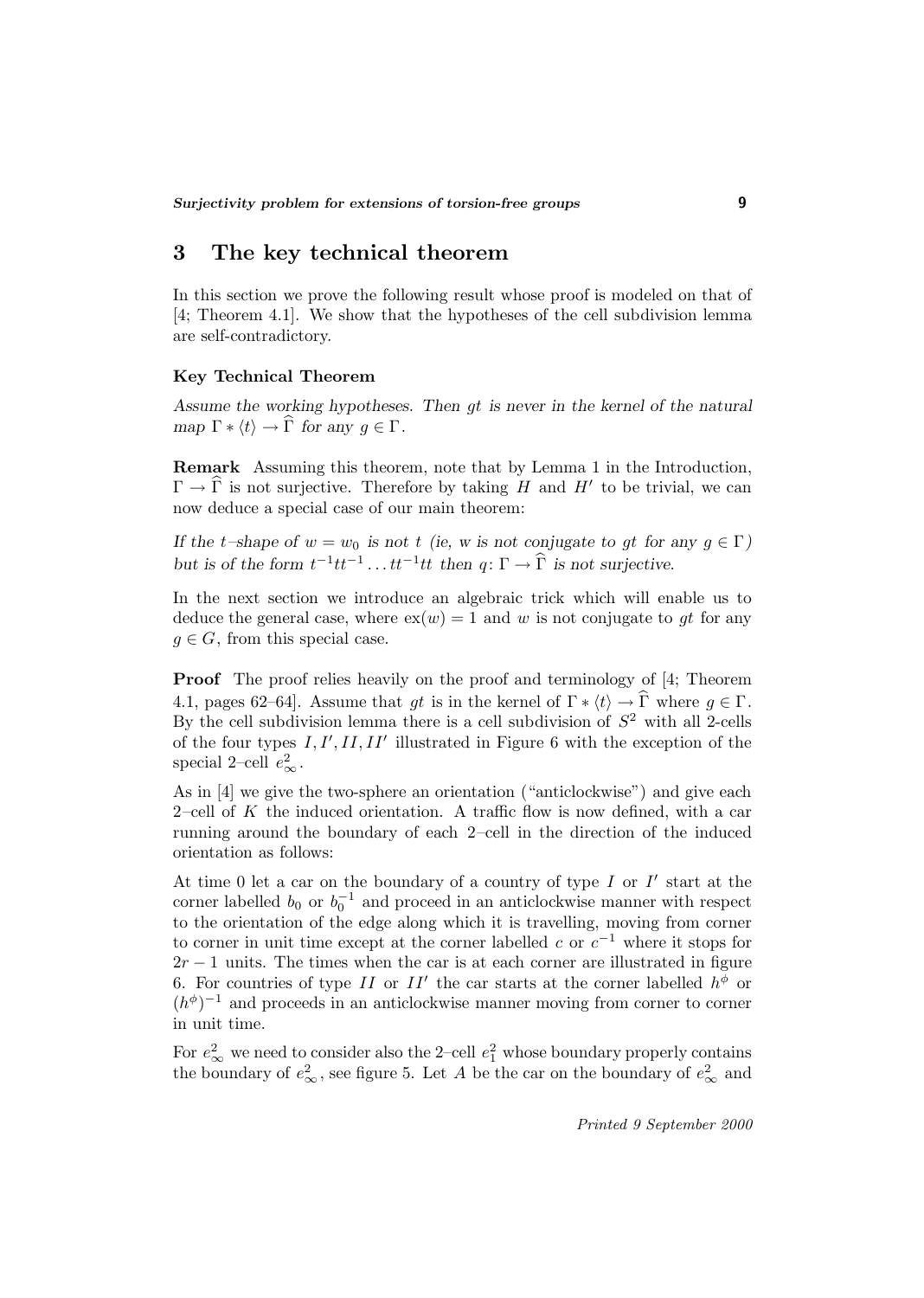

Figure 6: The 2-cells  $I, I', II$  and  $II'$ 

B the car on the boundary of  $e_1^2$ . Choose a point  $\omega$  on  $\partial e_{\infty}^2$  different from  $v_0$ . We shall engineer crashes between A and B to occur precisely at  $\omega$ . Suppose that B is approaching  $\omega$  then let A approach  $\omega$  from the opposite direction to crash at  $\omega$ . After the crash, let A dawdle near  $\omega$  until B moves off  $\partial e_{\infty}^2$ (which it must, because  $\partial e_1^2$  properly contains  $\partial e_\infty^2$ ); then let A speed round to just before  $\omega$  where it again dawdles until B again approaches  $\omega$  at which point the cycle repeats.

Recall from [4] that a complete car crash is said to occur when two cars meet in the interior of an edge (necessarily going in opposite directions) or when a  $N$  cars from  $N$  neighbouring countries all meet at a vertex of valency  $N$ .

Notice that, on  $\partial e_{\infty}^2$ , the given flow has the property that complete crashes occur at  $\omega$  and nowhere else; in particular, no complete crash occurs at  $v_0$ . However there must be another complete crash occurring at some other vertex of K. (This is for exactly the same reasons as in the proof of  $[4;$  Theorem 4.1]. Properies 1 to 4 on pages 63–64 hold here also and the flow satisfies the conditions of the Crash Theorem with Stops [4, Theorem 2.3, page 56]. So there must be another complete crash and, as in [4], this must occur at a vertex.)

This leads to the identical contradiction as on [4; page 64]: The flow has been chosen so that, at a vertex where all the cars come together at the same time, the labels around the corners are all  $\{a, a^{-1}\}$  for some coefficient  $a = a_i$  of  $w_0$  together with elements of H or  $\{b, b^{-1}\}\$  for some coefficient  $b = b_i$  of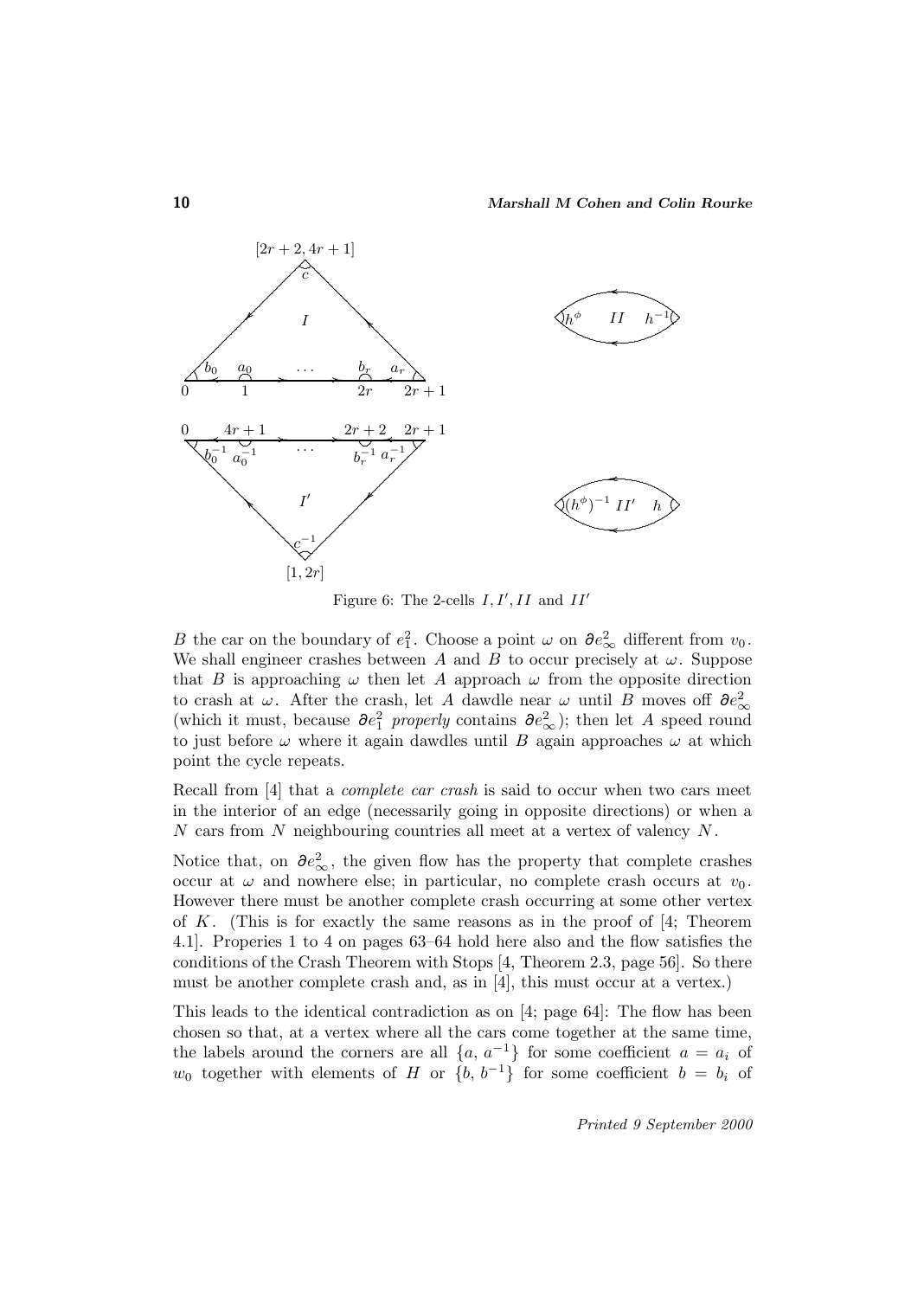$w_0$  together with elements of H'. For definiteness assume that we are in the former situation. Then we can read an (unreduced) word of the form  $a^{\epsilon}h_1h_2 \ldots h_{i_1}a^{\epsilon}h_1h_2 \ldots h_{i_2}a^{\epsilon} \ldots$  which is 1 in Γ. Now if this word contains a subword of the form  $a^{\epsilon}a^{-\epsilon}$  then K is type (1) reducible and if it contains a subword of the form  $h_1h_2 \ldots h_i$  which is 1 in  $\Gamma$  then K is type (2) reducible. Since  $K$  is irreducible neither of these happen and the word either gives a nontrivial relation in  $\langle a, H \rangle$  contradicting the assumption that a is free relative to H or reads  $(a^{\epsilon})^N = 1$  for  $N \geq 1$  which also contradicts the assumption that a is free relative to  $H$  (and in particular has infinite order).  $\Box$ 

## **4 Proof of the main theorem**

In the light of the discussion in the Introduction and Lemma 1, we assume that  $ex(w) = 1$  and, proving the contrapositive of the Main Theorem, we assume that w is not conjugate to gt for any  $g \in G$ . We must prove that

$$
gt
$$
 is not in the kernel of  $\pi: G * \langle t \rangle \longrightarrow G$  for any  $g \in G$ . (\*)

We now use Klyachko's algebraic trick described on pages 64–66 of [4].

Consider the homomorphism ex:  $G * \langle t \rangle \to \mathbb{Z}$ . It is well known that K, the kernel of  $ex$ , is a free product of copies of  $G$  generated by elements of the form  $g^{t^{\mathcal{O}}}=t^{-\mathcal{O}}gt^{\mathcal{O}}, 1 \neq g \in G.$ 

Any element of K has a canonical expression of the form  $k = g_1^{t^{O_1}} \cdots g_r^{t^{O_r}}$ , where  $\mathcal{O}_i \neq \mathcal{O}_{i+1}$  for each i. We shall call the  $g_i^{t^{\mathcal{O}_i}}$  the *canonical elements* of k. Let min(k) be the minimum value of  $\mathcal{O}_i$ ,  $i = 1, \ldots, r$  and max(k) the maximum value. Fix a positive integer  $m$ . Consider the following subgroups of  $K:$ 

$$
H = \langle k \in K \mid \min(k) \ge 0, \max(k) \le m - 2 \rangle
$$
  

$$
H' = \langle k \in K \mid \min(k) \ge 1, \max(k) \le m - 1 \rangle
$$
  

$$
J = \langle k \in K \mid \min(k) \ge 0, \max(k) \le m - 1 \rangle
$$

and the following subsets:

$$
X = \{k \in K \mid \min(k) = 0, \max(k) \le m - 1\}
$$
  
\n
$$
Y = \{k \in K \mid \min(k) \ge 0, \max(k) = m - 1\}
$$
  
\n
$$
Z = \{k \in K \mid \min(k) \ge 1, \max(k) = m\}.
$$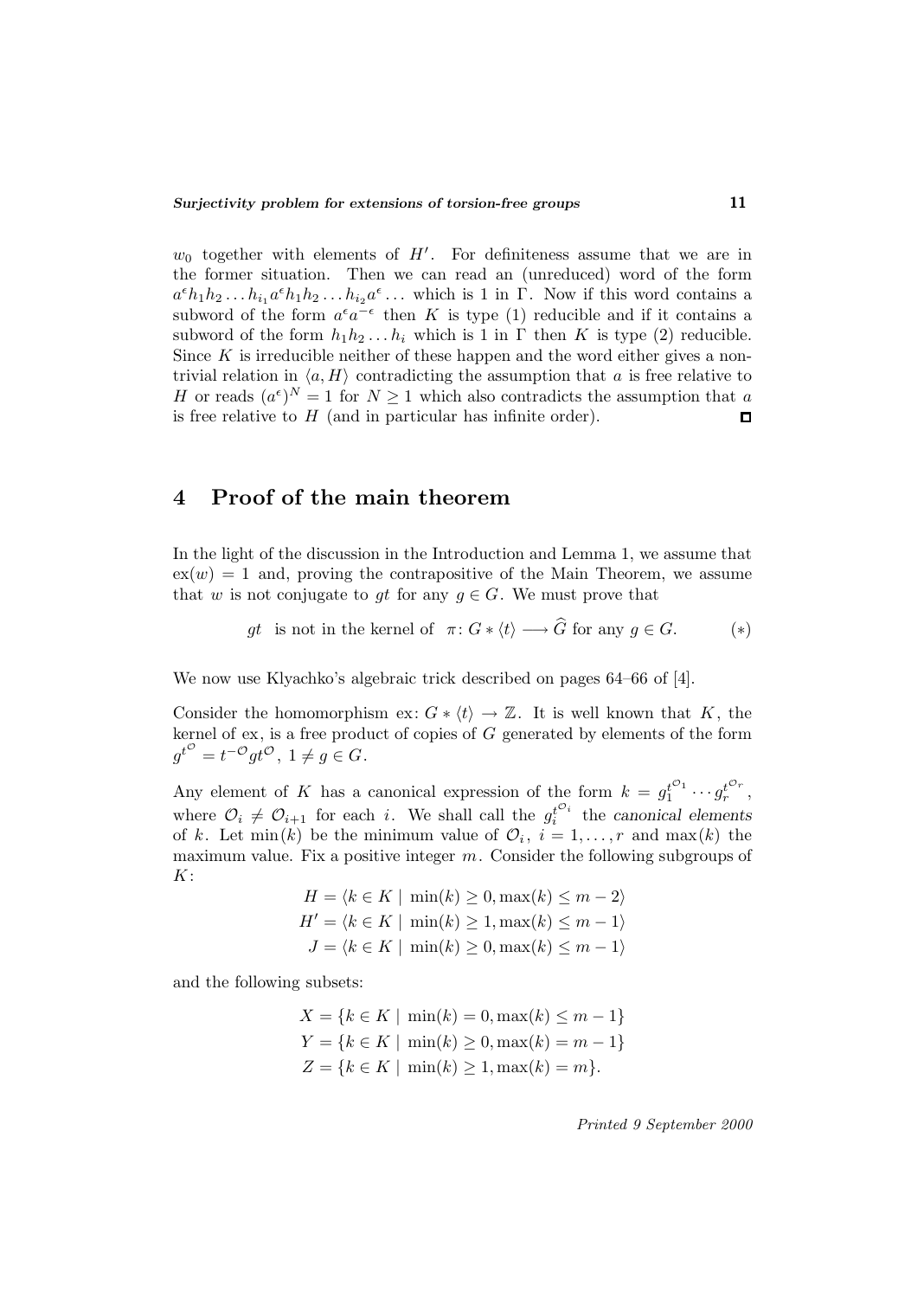**Lemma 2** [4; Lemma 4.2, page 65] Let  $w \in G * \langle t \rangle$  satisfy  $ex(w) = 1$ . Then, *after conjugation,* w *can be written as a product*

$$
b_0 a_0^t b_1 a_1^t \cdots b_r a_r^t c t,
$$

*where*  $a_i \in Y, b_i \in X, i = 0, \ldots, r$  *and*  $c \in J$  *for some*  $m > 0$ *.* 

*Furthermore, provided* w *is not conjugate to gt for some*  $g \in G$ *, then*  $r \geq 0$  *in the expression.*

**Remark** The final sentence in the statement of lemma 2 is not given in [4], but is immediate from the proof given there.

**Lemma 3** [4; Lemma 4.3, page 66] *Suppose that* G *is torsion-free, then any element* a *of* Y *is free relative to* H *. Similary any element* b *of* X *is free relative to*  $H'$ *.*  $\Box$ 

We can now complete the proof of the main theorem, which follows closely the proof of [4; Theorem 4.4, pages 66–67]. By lemma 2 we can assume that  $w = b_0 a_0^t b_1 a_1^t \cdots b_r a_r^t c_t$ , where  $a_i \in Y$ ,  $b_i \in X$ ,  $i = 0, \ldots, r$  and  $c \in J$  and  $r \geq 0$ . We need to think of each  $a_i, b_i, c$  as functions of t and for clarity we shall introduce a new variable s. To be precise let

$$
w(s,t) \equiv b_0(t)a_0^s(t)\cdots b_r(t)a_r^s(t)c(t)s
$$

where s and t are independent variables.

Write  $\Gamma$  for  $G * \langle t \rangle$  and let H, H' be the subgroups defined above. There is an isomorphism  $\phi: H \to H'$  given by  $h^{\phi} = h^t, h \in H$ .

Lemma 3 gives the hypothesis of our key technical theorem in Section 4, which implies that

gs is never in the kernel of  $\Gamma * \langle s \rangle \to \widehat{\Gamma}$ . (\*\*)

The case  $m = 1$  is the special case (with t–shape  $t^{-1}tt^{-1} \dots tt^{-1}tt$ ) covered by the proof in the last section, so we may assume that  $m > 1$  and then  $G \subset H \neq \emptyset$ .

Each of the canonical elements of  $a_i(t), b_i(t), c(t)$  is either in G or lies in  $H^t$ ; moreover in  $\widehat{\Gamma}$  we have  $h^s = h^{\phi} = h^t$  for each  $h \in H$ .

Since H is generated by elements of the form  $t^{-i}gt^i$  for  $i \leq m-2$  and since  $h^s = h^t$  for each  $h \in H$  it follows by induction on i that we can freely exchange s and t in products of elements of the form  $t^{-i}gt^i$  for  $i \leq m-1$ . Thus we can exchange s and t in the coefficients of  $w(s, t)$  and it follows that  $w(s, s)=1$ in  $\widehat{\Gamma}$ .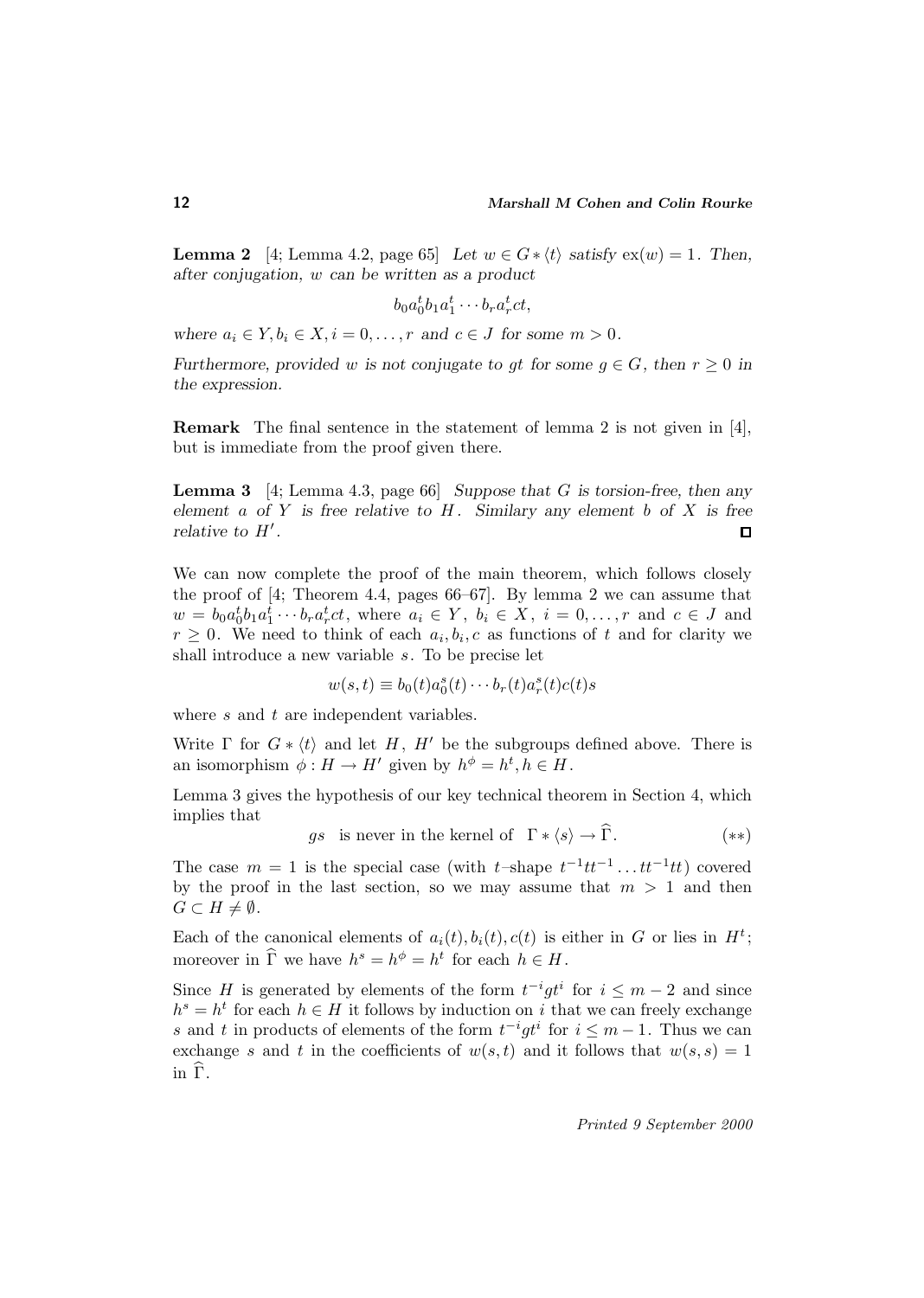Now consider the following commutative diagram

$$
\begin{array}{ccc}\n\Gamma = G * \langle t \rangle & \subset & \Gamma * \langle s \rangle & \longrightarrow & \widehat{\Gamma} \\
\cup & & \cup & \cup & \uparrow \\
G & \longrightarrow & G * \langle s \rangle & \longrightarrow & \widehat{G}\n\end{array}
$$

where  $\widehat{G} = \frac{G * \langle s \rangle}{\langle \langle w \rangle \rangle}$ .

By  $(**)$ ,  $gs \in \Gamma * \langle s \rangle$  does not map to  $1 \in \widehat{\Gamma}$  for any  $g \in G$ . Therefore  $gs \in G * \langle s \rangle$  never maps to  $1 \in \widehat{G}$ . This proves  $(*)$  as required.  $\Box$ 

## **5 The surjectivity problem and Whitehead torsion**

If one adds n generators  $x_1, x_2, \ldots x_n$  and n relators  $w_1, w_2, \ldots w_n$  to a group G to form the group  $\widehat{G}$  then one can ask whether the natural homomorphism  $G \longrightarrow \tilde{G}$  is injective. If it is injective then one can ask whether it is surjective. Our main theorem answers this question completely for torsion-free groups when  $n=1$ .

The question of surjectivity, assuming injectivity, was raised by Cohen [2] in his study of Zeeman's conjecture. Assuming the natural homomorphism is injective then one can associate (after some normalization – see [9, pages 600-601]) to the set of words  $w_1, \ldots w_n$  a Whitehead torsion element  $\tau \in Wh(G)$  (the Whitehead group of G). Cohen conjectured that if  $\tau \neq 0$  then the injection cannot be onto. In closely related but independent work, in which he investigated inclusions of one 2-complex into another which are homotopy equivalences, Metzler [6] investigated the group theoretic combinatorics and the set of Whitehead torsion elements which are associated to such homotopy equivelences. He named the set of Whitehead torsion elements which can be realized by a relative 2–complex as  $Wh^*(G)$ 

Our main theorem appears to give evidence that  $Wh^*(G) = 0$ . In fact, when  $n = 1$  not only do we show that a necessary condition for surjectivity is that the torsion of the  $1 \times 1$  matrix is 0, but we show that, up to homotopy of the attaching map, the added one- and two- cells can be collapsed away. However, one must be very cautious concerning what this means for  $n > 1$  in that

- not all Whitehead torsion elements can be realized by  $1 \times 1$  matrices, hence our result for  $n = 1$  in no way answers the question of whether  $Wh^*(G) = 0,$
- it is possible (an open conjecture) that  $Wh(G) = 0$  for all torsion-free groups.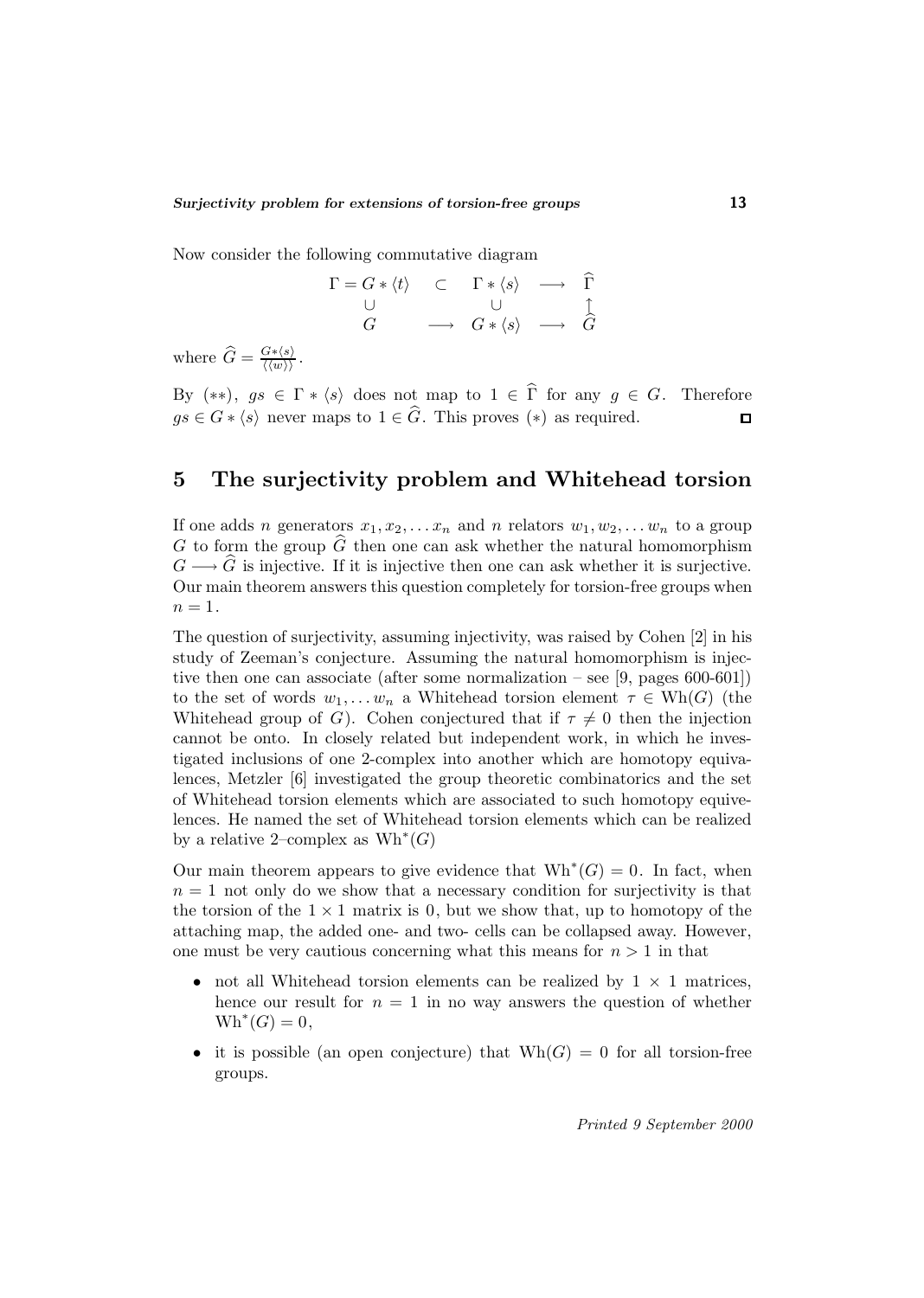The only significant results on the surjectivity problem which we know of for  $n > 1$  are those of Rothaus [9]. He develops an obstruction to the surjectivity of the map  $G \longrightarrow \widehat{G}$  in terms of representations of G into compact connected Lie groups. His theory had the following application for dihedral groups, whose Whitehead groups are known to be non-trivial.

**Theorem** [9; Theorem 11] *If*  $p \geq 5$  *is an odd prime and*  $G = D_{2p}$  *is the dihedral group of order 2*p *and* n *is any positive integer then there exist non-trivial Whitehead torsion elements such that every injective homomor*phism  $G \longrightarrow \hat{G} = \frac{G*(t_1,...t_n)}{w_1...w_n}$  realizing this Whitehead torsion element is non*surjective.*

Beyond Rothaus' work, the surjectivity problem for  $n > 1$  is an open and fascinating question.

## **6 An extension and a question**

The main theorem (in the equivalent form given by lemma 1) can be extended:

### **Extension of Main Theorem**

Let G be a torsion free group and let  $w \in G * \langle t \rangle$  be word whose t–shape is *amenable (see [4, 5]) and consider the natural map*  $\pi: G \to \widehat{G} = \frac{G*(t)}{\langle \langle w \rangle \rangle}$ . Let  $x \in G * \langle t \rangle$  be any word with  $t$ -shape  $t^n$  for some *n*.

*Then* x *is not in the kernel of*  $\pi$ *.* 

The proof is very similar to the proof of the main theorem. The cell  $e_{\infty}^2$  has  $n$  edges all oriented the same way ("uphill"). Notice that any other cell with an edge in common with  $e_{\infty}^2$  has its car traverse that edge in the "downhill" direction, since adjacent cells induce opposite orientations on a common edge. Choose any point  $\omega \in \partial e_{\infty}^2$  not at a vertex. The flow constructed as in [4; page 68] for cells other than  $e_{\infty}^2$  has the property that there are times when all cars are going uphill and hence are not on  $\partial e_{\infty}^2$ . This leaves time for car A (on  $\partial e_{\infty}^2$ ) to rush round from just after  $\omega$  to just before and hence there are no complete crashes on  $\partial e_{\infty}^2$  except at  $\omega$ . This leads to the identical contradiction as in the proof of the main theorem.

The extension implies that all words of  $t$ -shape  $t^n$  for some n have infinite order in  $\hat{G}$ . This leads to the natural question: